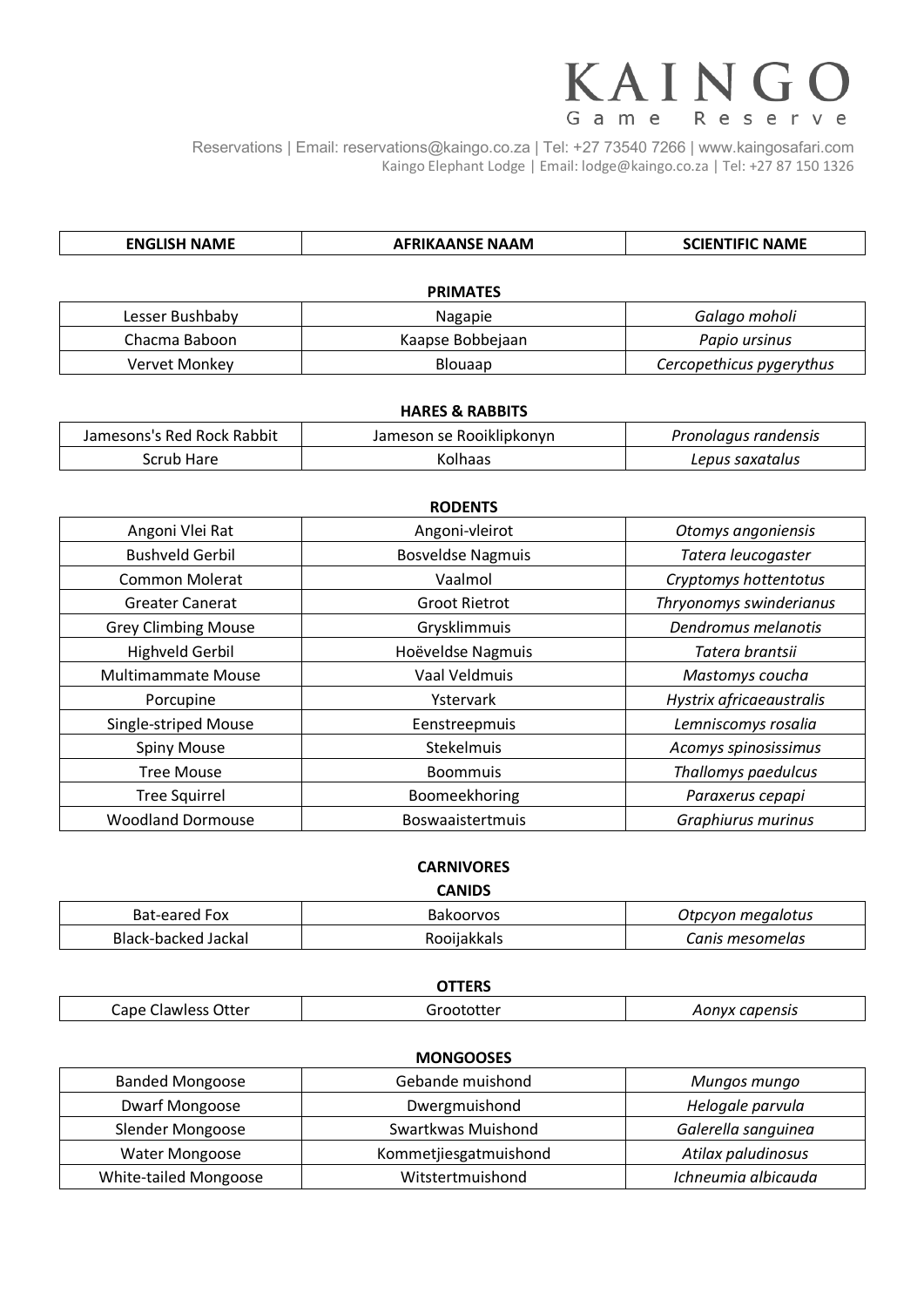| <b>BADGERS &amp; POLECATS</b> |               |                    |
|-------------------------------|---------------|--------------------|
| Honey Badger                  | Ratel         | Mellivora capensis |
| <b>Striped Polecat</b>        | Stinkmuishond | Ictonyx striatus   |

| <b>CIVET &amp; GENETS</b>  |                      |                     |
|----------------------------|----------------------|---------------------|
| Civet                      | Afrikaanse Siwet     | Civettictus civetta |
| Large-spotted Genet        | Rooikolmuskejaatkat  | Genetta tigrina     |
| <b>Small-spotted Genet</b> | Kleinkolmuskejaatkat | Genetta genetta     |

| <b>HYENIDS</b> |             |                    |
|----------------|-------------|--------------------|
| Aardwolf       | Aardwolf    | Proteles cristatus |
| Brown Hyena    | Bruin Hiëna | Parahyena brunnea  |

| <b>CATS</b>     |            |                  |
|-----------------|------------|------------------|
| African Wildcat | Vaalboskat | Felis lybica     |
| Caracal         | Rooikat    | Felis caracal    |
| Leopard         | Luiperd    | Panthera pardus  |
| Lion            | Leeu       | Panthera leo     |
| Serval          | Tierboskat | Felis serval     |
| Cheetah         | Jagluiperd | Acinonyx jubatus |

### **INSECTIVORES SHREWS, HEDGEHOGS & ELEPHANT-SHREWS**

| Hedgehog                     | Krimpvarkie        | Atelerix frontalis          |
|------------------------------|--------------------|-----------------------------|
| Swamp musk shrew             | Vleiskeerbek       | Crocidura mariquensis       |
| Rock Elephant-shrew          | Klipklaasneus      | Elephantulus myurus         |
| Short-snouted Elephant-shrew | Kortneus-klaasneus | Elephantulus brachyrhynchus |

| <b>BATS</b>              |                                |                      |
|--------------------------|--------------------------------|----------------------|
| Common slit-faced bat    | Gewone Spleetneusvlermuis      | Nycteris thebaica    |
| Egyptian free-tailed bat | Egiptiese losstertvlermuis     | Tadarida aegyptiaca  |
| Geoffroy's horseshoe bat | Geoffroy's se Saalneusvlermuis | Rhinolophus clivosus |
| Yellow house bat         | Geel Dakylermuis               | Scotophilis dinganii |

### **ANTBEAR & PANGOLIN**

| امر ہے . امر<br>ιναι κ<br>наі | rdvark      | Orvcteropus ater<br><i>ILVL</i> |
|-------------------------------|-------------|---------------------------------|
| Pango                         | magng<br>۱Α | temminckii<br>Minis.            |

| UVDAV                       |                       |                                                            |  |
|-----------------------------|-----------------------|------------------------------------------------------------|--|
| Rock<br><b>Livesy</b><br>a۸ | $\cdots$<br>ssit<br>. | $\overline{\phantom{a}}$<br>ncavir<br>capensis<br>, ocuvia |  |

## **CATS**